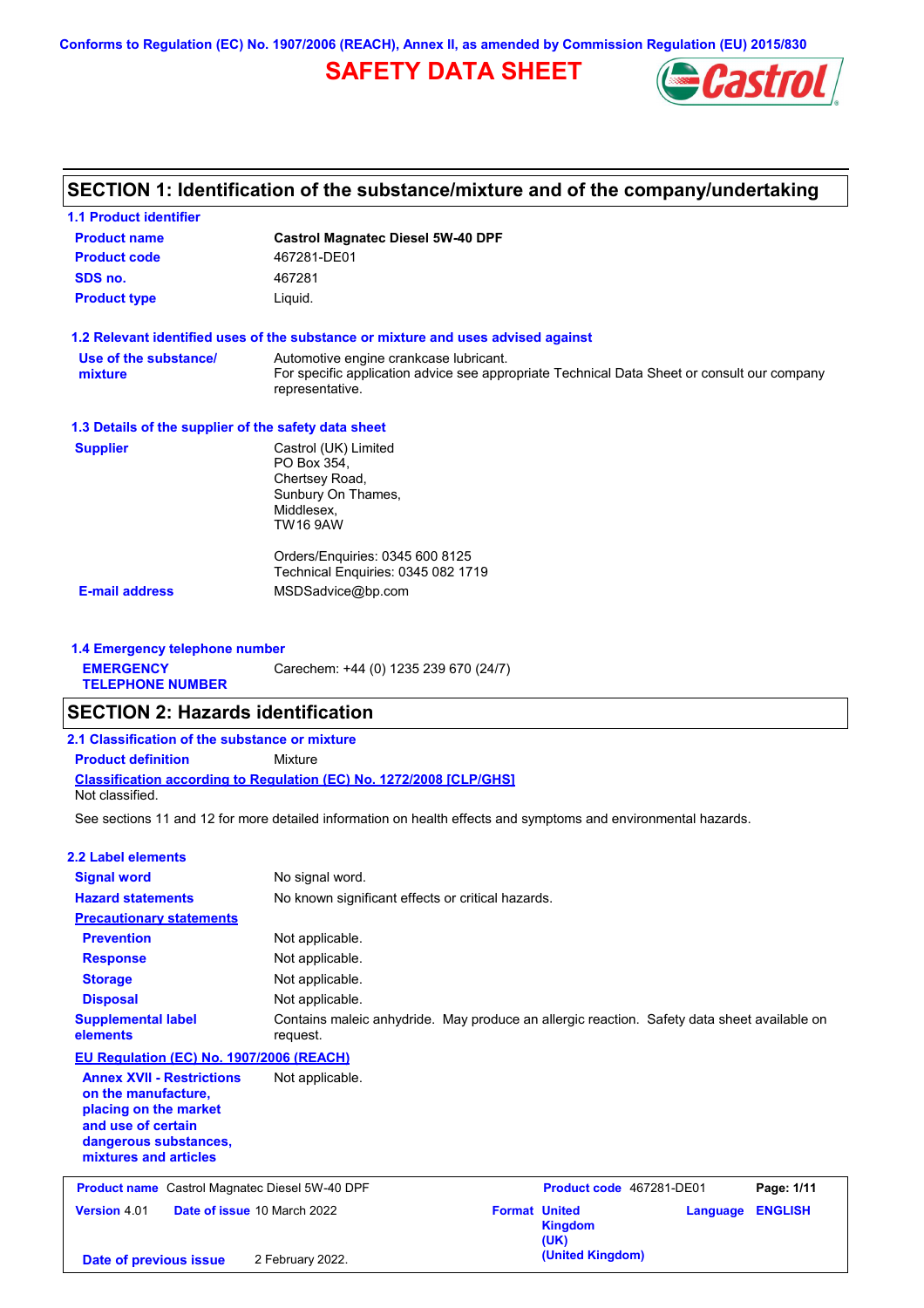# **SECTION 2: Hazards identification**

| <b>Special packaging requirements</b>                                                                                    |                                                                                                                                                                                                                          |
|--------------------------------------------------------------------------------------------------------------------------|--------------------------------------------------------------------------------------------------------------------------------------------------------------------------------------------------------------------------|
| <b>Containers to be fitted</b><br>with child-resistant<br>fastenings                                                     | Not applicable.                                                                                                                                                                                                          |
| <b>Tactile warning of danger</b>                                                                                         | Not applicable.                                                                                                                                                                                                          |
| 2.3 Other hazards                                                                                                        |                                                                                                                                                                                                                          |
| <b>Results of PBT and vPvB</b><br>assessment                                                                             | Product does not meet the criteria for PBT or vPvB according to Regulation (EC) No. 1907/2006,<br>Annex XIII.                                                                                                            |
| <b>Product meets the criteria</b><br>for PBT or vPvB according<br>to Regulation (EC) No.<br><b>1907/2006, Annex XIII</b> | This mixture does not contain any substances that are assessed to be a PBT or a vPvB.                                                                                                                                    |
| Other hazards which do<br>not result in classification                                                                   | Defatting to the skin.<br>USED ENGINE OILS<br>Used engine oil may contain hazardous components which have the potential to cause skin<br>cancer.<br>See Toxicological Information, section 11 of this Safety Data Sheet. |

### **SECTION 3: Composition/information on ingredients**

#### **3.2 Mixtures**

Mixture **Product definition**

Highly refined base oil (IP 346 DMSO extract < 3%). Proprietary performance additives.

| <b>Product/ingredient</b><br>name                              | $\frac{9}{6}$<br><b>Identifiers</b>                                                  |           | <b>Regulation (EC) No.</b><br>1272/2008 [CLP]                                                                                                                                    |         |
|----------------------------------------------------------------|--------------------------------------------------------------------------------------|-----------|----------------------------------------------------------------------------------------------------------------------------------------------------------------------------------|---------|
| Distillates (petroleum), hydrotreated<br>heavy paraffinic      | REACH #: 01-2119484627-25<br>EC: 265-157-1<br>CAS: 64742-54-7<br>Index: 649-467-00-8 | ≥25 - ≤50 | Asp. Tox. 1, H304                                                                                                                                                                | $[1]$   |
| Benzene, ethenyl-, polymer with<br>1,3-butadiene, hydrogenated | CAS: 66070-58-4                                                                      | $\leq$ 3  | Aquatic Chronic 4, H413                                                                                                                                                          | $[1]$   |
| maleic anhydride                                               | REACH #: 01-2119472428-31<br>EC: 203-571-6<br>CAS: 108-31-6<br>Index: 607-096-00-9   | < 0.001   | Acute Tox. 4, H302<br>Skin Corr. 1B, H314<br>Eye Dam. 1, H318<br>Resp. Sens. 1, H334<br>Skin Sens. 1A, H317<br>STOT RE 1, H372<br>(respiratory system)<br>(inhalation)<br>EUH071 | [1] [2] |

### **See Section 16 for the full text of the H statements declared above.**

### Type

[1] Substance classified with a health or environmental hazard

[2] Substance with a workplace exposure limit

[3] Substance meets the criteria for PBT according to Regulation (EC) No. 1907/2006, Annex XIII

[4] Substance meets the criteria for vPvB according to Regulation (EC) No. 1907/2006, Annex XIII

[5] Substance of equivalent concern

[6] Additional disclosure due to company policy

Occupational exposure limits, if available, are listed in Section 8.

# **SECTION 4: First aid measures**

### **4.1 Description of first aid measures**

| Eye contact         | In case of contact, immediately flush eyes with plenty of water for at least 15 minutes. Eyelids<br>should be held away from the eyeball to ensure thorough rinsing. Check for and remove any<br>contact lenses. Get medical attention. |
|---------------------|-----------------------------------------------------------------------------------------------------------------------------------------------------------------------------------------------------------------------------------------|
| <b>Skin contact</b> | Wash skin thoroughly with soap and water or use recognised skin cleanser. Remove<br>contaminated clothing and shoes. Wash clothing before reuse. Clean shoes thoroughly before<br>reuse. Get medical attention if irritation develops.  |

| <b>Product name</b> Castrol Magnatec Diesel 5W-40 DPF |                                    | Product code 467281-DE01 |                        | Page: 2/11              |  |
|-------------------------------------------------------|------------------------------------|--------------------------|------------------------|-------------------------|--|
| <b>Version 4.01</b>                                   | <b>Date of issue 10 March 2022</b> | <b>Format United</b>     | <b>Kingdom</b><br>(UK) | <b>Language ENGLISH</b> |  |
| Date of previous issue                                | 2 February 2022.                   |                          | (United Kingdom)       |                         |  |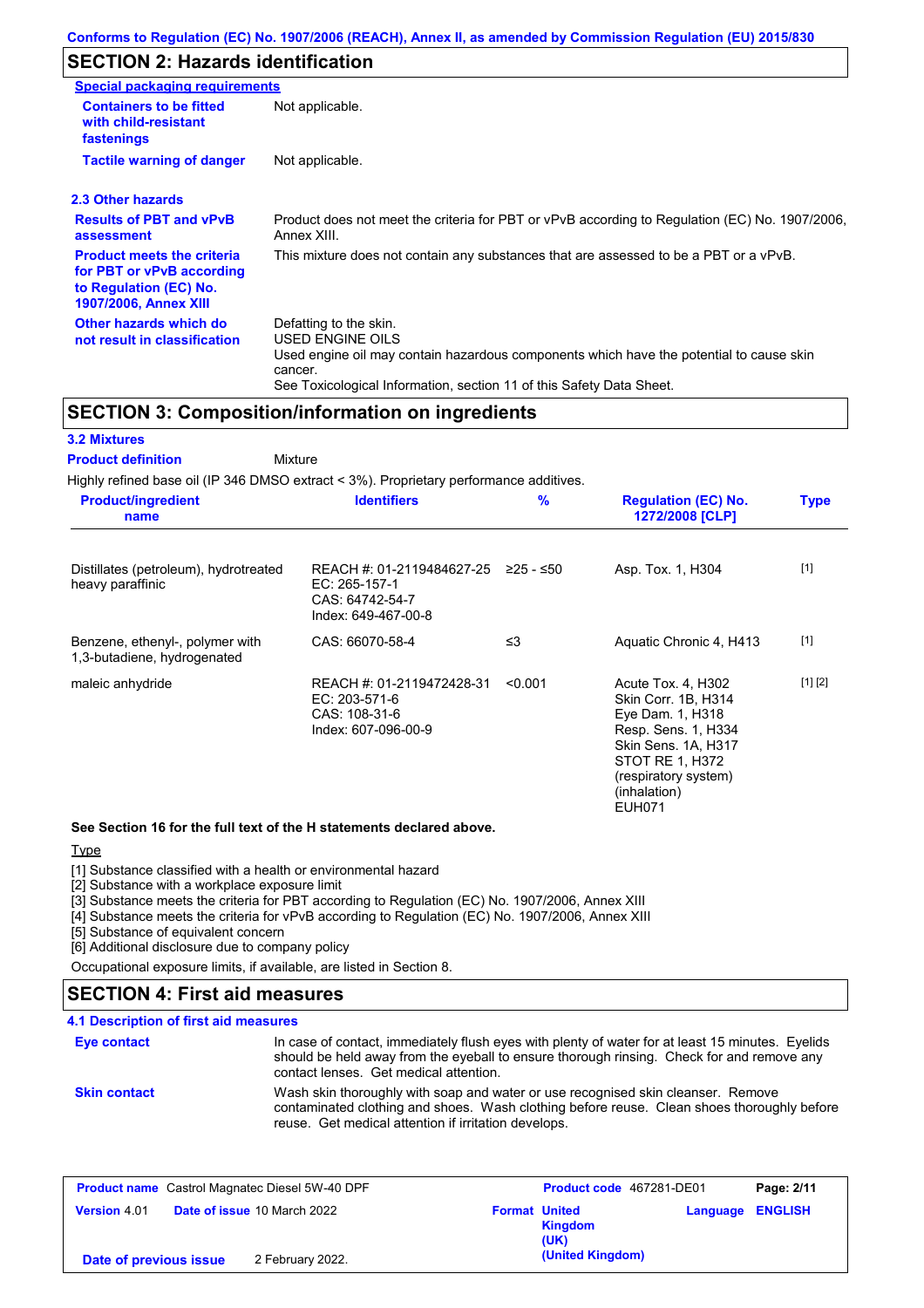### **Conforms to Regulation (EC) No. 1907/2006 (REACH), Annex II, as amended by Commission Regulation (EU) 2015/830**

# **SECTION 4: First aid measures**

| <b>Inhalation</b>                 | If inhaled, remove to fresh air. In case of inhalation of decomposition products in a fire,<br>symptoms may be delayed. The exposed person may need to be kept under medical<br>surveillance for 48 hours. Get medical attention if symptoms occur. |
|-----------------------------------|-----------------------------------------------------------------------------------------------------------------------------------------------------------------------------------------------------------------------------------------------------|
| <b>Ingestion</b>                  | Do not induce vomiting unless directed to do so by medical personnel. Get medical attention if<br>symptoms occur.                                                                                                                                   |
| <b>Protection of first-aiders</b> | No action shall be taken involving any personal risk or without suitable training.                                                                                                                                                                  |

### **4.2 Most important symptoms and effects, both acute and delayed**

See Section 11 for more detailed information on health effects and symptoms.

| <b>Potential acute health effects</b> |                                                                                                                     |
|---------------------------------------|---------------------------------------------------------------------------------------------------------------------|
| <b>Inhalation</b>                     | Exposure to decomposition products may cause a health hazard. Serious effects may be<br>delayed following exposure. |
| <b>Ingestion</b>                      | No known significant effects or critical hazards.                                                                   |
| <b>Skin contact</b>                   | Defatting to the skin. May cause skin dryness and irritation.                                                       |
| Eye contact                           | No known significant effects or critical hazards.                                                                   |
|                                       | Delayed and immediate effects as well as chronic effects from short and long-term exposure                          |
| <b>Inhalation</b>                     | Overexposure to the inhalation of airborne droplets or aerosols may cause irritation of the<br>respiratory tract.   |
| <b>Ingestion</b>                      | Ingestion of large quantities may cause nausea and diarrhoea.                                                       |
| <b>Skin contact</b>                   | Prolonged or repeated contact can defat the skin and lead to irritation and/or dermatitis.                          |
| Eye contact                           | Potential risk of transient stinging or redness if accidental eye contact occurs.                                   |
|                                       |                                                                                                                     |

### **4.3 Indication of any immediate medical attention and special treatment needed**

| <b>Notes to physician</b> | Treatment should in general be symptomatic and directed to relieving any effects.   |
|---------------------------|-------------------------------------------------------------------------------------|
|                           | In case of inhalation of decomposition products in a fire, symptoms may be delayed. |
|                           | The exposed person may need to be kept under medical surveillance for 48 hours.     |

# **SECTION 5: Firefighting measures**

| 5.1 Extinguishing media                                   |                                                                                                                                                                                                                                                                                                                                                                   |
|-----------------------------------------------------------|-------------------------------------------------------------------------------------------------------------------------------------------------------------------------------------------------------------------------------------------------------------------------------------------------------------------------------------------------------------------|
| <b>Suitable extinguishing</b><br>media                    | In case of fire, use foam, dry chemical or carbon dioxide extinguisher or spray.                                                                                                                                                                                                                                                                                  |
| <b>Unsuitable extinguishing</b><br>media                  | Do not use water jet. The use of a water jet may cause the fire to spread by splashing the<br>burning product.                                                                                                                                                                                                                                                    |
| 5.2 Special hazards arising from the substance or mixture |                                                                                                                                                                                                                                                                                                                                                                   |
| <b>Hazards from the</b><br>substance or mixture           | In a fire or if heated, a pressure increase will occur and the container may burst.                                                                                                                                                                                                                                                                               |
| <b>Hazardous combustion</b><br>products                   | Combustion products may include the following:<br>carbon oxides $(CO, CO2)$ (carbon monoxide, carbon dioxide)<br>nitrogen oxides ( $NO$ , $NO2$ etc.)                                                                                                                                                                                                             |
| 5.3 Advice for firefighters                               |                                                                                                                                                                                                                                                                                                                                                                   |
| <b>Special precautions for</b><br>fire-fighters           | No action shall be taken involving any personal risk or without suitable training. Promptly<br>isolate the scene by removing all persons from the vicinity of the incident if there is a fire.                                                                                                                                                                    |
| <b>Special protective</b><br>equipment for fire-fighters  | Fire-fighters should wear appropriate protective equipment and self-contained breathing<br>apparatus (SCBA) with a full face-piece operated in positive pressure mode. Clothing for fire-<br>fighters (including helmets, protective boots and gloves) conforming to European standard EN<br>469 will provide a basic level of protection for chemical incidents. |

## **SECTION 6: Accidental release measures**

|                                | 6.1 Personal precautions, protective equipment and emergency procedures                                                                                                                                                                                                                                                             |
|--------------------------------|-------------------------------------------------------------------------------------------------------------------------------------------------------------------------------------------------------------------------------------------------------------------------------------------------------------------------------------|
| For non-emergency<br>personnel | No action shall be taken involving any personal risk or without suitable training. Evacuate<br>surrounding areas. Keep unnecessary and unprotected personnel from entering. Do not touch<br>or walk through spilt material. Floors may be slippery; use care to avoid falling. Put on<br>appropriate personal protective equipment. |
| For emergency responders       | If specialised clothing is required to deal with the spillage, take note of any information in<br>Section 8 on suitable and unsuitable materials. See also the information in "For non-<br>emergency personnel".                                                                                                                    |

| <b>Product name</b> Castrol Magnatec Diesel 5W-40 DPF |                                    | Product code 467281-DE01 |                        | Page: 3/11              |  |
|-------------------------------------------------------|------------------------------------|--------------------------|------------------------|-------------------------|--|
| <b>Version 4.01</b>                                   | <b>Date of issue 10 March 2022</b> | <b>Format United</b>     | <b>Kingdom</b><br>(UK) | <b>Language ENGLISH</b> |  |
| Date of previous issue                                | 2 February 2022.                   |                          | (United Kingdom)       |                         |  |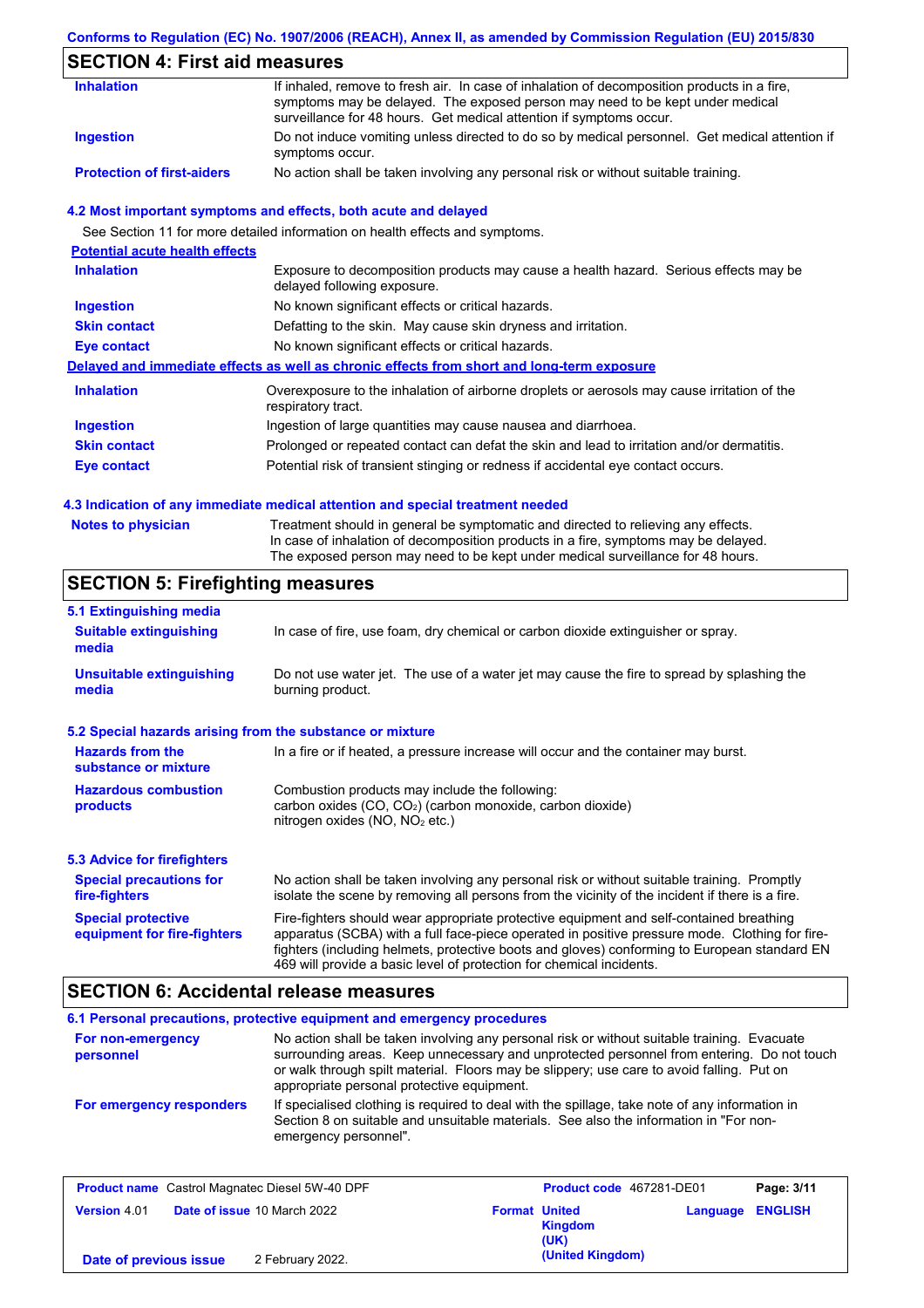## **SECTION 6: Accidental release measures**

| <b>6.2 Environmental</b><br><b>precautions</b>           | Avoid dispersal of spilt material and runoff and contact with soil, waterways, drains and sewers.<br>Inform the relevant authorities if the product has caused environmental pollution (sewers,<br>waterways, soil or air).                                                                                                                                                                    |
|----------------------------------------------------------|------------------------------------------------------------------------------------------------------------------------------------------------------------------------------------------------------------------------------------------------------------------------------------------------------------------------------------------------------------------------------------------------|
| 6.3 Methods and material for containment and cleaning up |                                                                                                                                                                                                                                                                                                                                                                                                |
| <b>Small spill</b>                                       | Stop leak if without risk. Move containers from spill area. Absorb with an inert material and<br>place in an appropriate waste disposal container. Dispose of via a licensed waste disposal<br>contractor.                                                                                                                                                                                     |
| <b>Large spill</b>                                       | Stop leak if without risk. Move containers from spill area. Prevent entry into sewers, water<br>courses, basements or confined areas. Contain and collect spillage with non-combustible,<br>absorbent material e.g. sand, earth, vermiculite or diatomaceous earth and place in container<br>for disposal according to local regulations. Dispose of via a licensed waste disposal contractor. |
| 6.4 Reference to other<br><b>sections</b>                | See Section 1 for emergency contact information.<br>See Section 5 for firefighting measures.<br>See Section 8 for information on appropriate personal protective equipment.<br>See Section 12 for environmental precautions.<br>See Section 13 for additional waste treatment information.                                                                                                     |

## **SECTION 7: Handling and storage**

| 7.1 Precautions for safe handling                                                    |                                                                                                                                                                                                                                                                                                                                                                                                                                                                                          |
|--------------------------------------------------------------------------------------|------------------------------------------------------------------------------------------------------------------------------------------------------------------------------------------------------------------------------------------------------------------------------------------------------------------------------------------------------------------------------------------------------------------------------------------------------------------------------------------|
| <b>Protective measures</b>                                                           | Put on appropriate personal protective equipment.                                                                                                                                                                                                                                                                                                                                                                                                                                        |
| <b>Advice on general</b><br>occupational hygiene                                     | Eating, drinking and smoking should be prohibited in areas where this material is handled,<br>stored and processed. Wash thoroughly after handling. Remove contaminated clothing and<br>protective equipment before entering eating areas. See also Section 8 for additional<br>information on hygiene measures.                                                                                                                                                                         |
| <b>7.2 Conditions for safe</b><br>storage, including any<br><i>incompatibilities</i> | Store in accordance with local regulations. Store in a dry, cool and well-ventilated area, away<br>from incompatible materials (see Section 10). Keep away from heat and direct sunlight. Keep<br>container tightly closed and sealed until ready for use. Containers that have been opened must<br>be carefully resealed and kept upright to prevent leakage. Store and use only in equipment/<br>containers designed for use with this product. Do not store in unlabelled containers. |
| Not suitable                                                                         | Prolonged exposure to elevated temperature.                                                                                                                                                                                                                                                                                                                                                                                                                                              |
| 7.3 Specific end use(s)                                                              |                                                                                                                                                                                                                                                                                                                                                                                                                                                                                          |
| <b>Recommendations</b>                                                               | See section 1.2 and Exposure scenarios in annex, if applicable.                                                                                                                                                                                                                                                                                                                                                                                                                          |

## **SECTION 8: Exposure controls/personal protection**

#### **8.1 Control parameters**

**Occupational exposure limits**

| <b>Product/ingredient name</b> | <b>Exposure limit values</b>                                                                                          |  |  |
|--------------------------------|-----------------------------------------------------------------------------------------------------------------------|--|--|
| maleic anhydride               | EH40/2005 WELs (United Kingdom (UK)). Inhalation sensitiser.                                                          |  |  |
|                                | STEL: 3 mg/m <sup>3</sup> 15 minutes. Issued/Revised: 1/1997                                                          |  |  |
|                                | TWA: 1 mg/m <sup>3</sup> 8 hours. Issued/Revised: 1/1997                                                              |  |  |
|                                | Whilet encoific OFLe for certain companents may be shown in this section, other companents may be present in ony mist |  |  |

Whilst specific OELs for certain components may be shown in this section, other components may be present in any mist, vapour or dust produced. Therefore, the specific OELs may not be applicable to the product as a whole and are provided for guidance only.

**Recommended monitoring procedures** If this product contains ingredients with exposure limits, personal, workplace atmosphere or biological monitoring may be required to determine the effectiveness of the ventilation or other control measures and/or the necessity to use respiratory protective equipment. Reference should be made to monitoring standards, such as the following: European Standard EN 689 (Workplace atmospheres - Guidance for the assessment of exposure by inhalation to chemical agents for comparison with limit values and measurement strategy) European Standard EN 14042 (Workplace atmospheres - Guide for the application and use of procedures for the assessment of exposure to chemical and biological agents) European Standard EN 482 (Workplace atmospheres - General requirements for the performance of procedures for the measurement of chemical agents) Reference to national guidance documents for methods for the determination of hazardous substances will also be required.

## **Derived No Effect Level**

No DNELs/DMELs available.

### **Predicted No Effect Concentration**

No PNECs available

| <b>Product name</b> Castrol Magnatec Diesel 5W-40 DPF |                                    | Product code 467281-DE01                       |                         | Page: 4/11 |
|-------------------------------------------------------|------------------------------------|------------------------------------------------|-------------------------|------------|
| <b>Version 4.01</b>                                   | <b>Date of issue 10 March 2022</b> | <b>Format United</b><br><b>Kingdom</b><br>(UK) | <b>Language ENGLISH</b> |            |
| Date of previous issue                                | 2 February 2022.                   | (United Kingdom)                               |                         |            |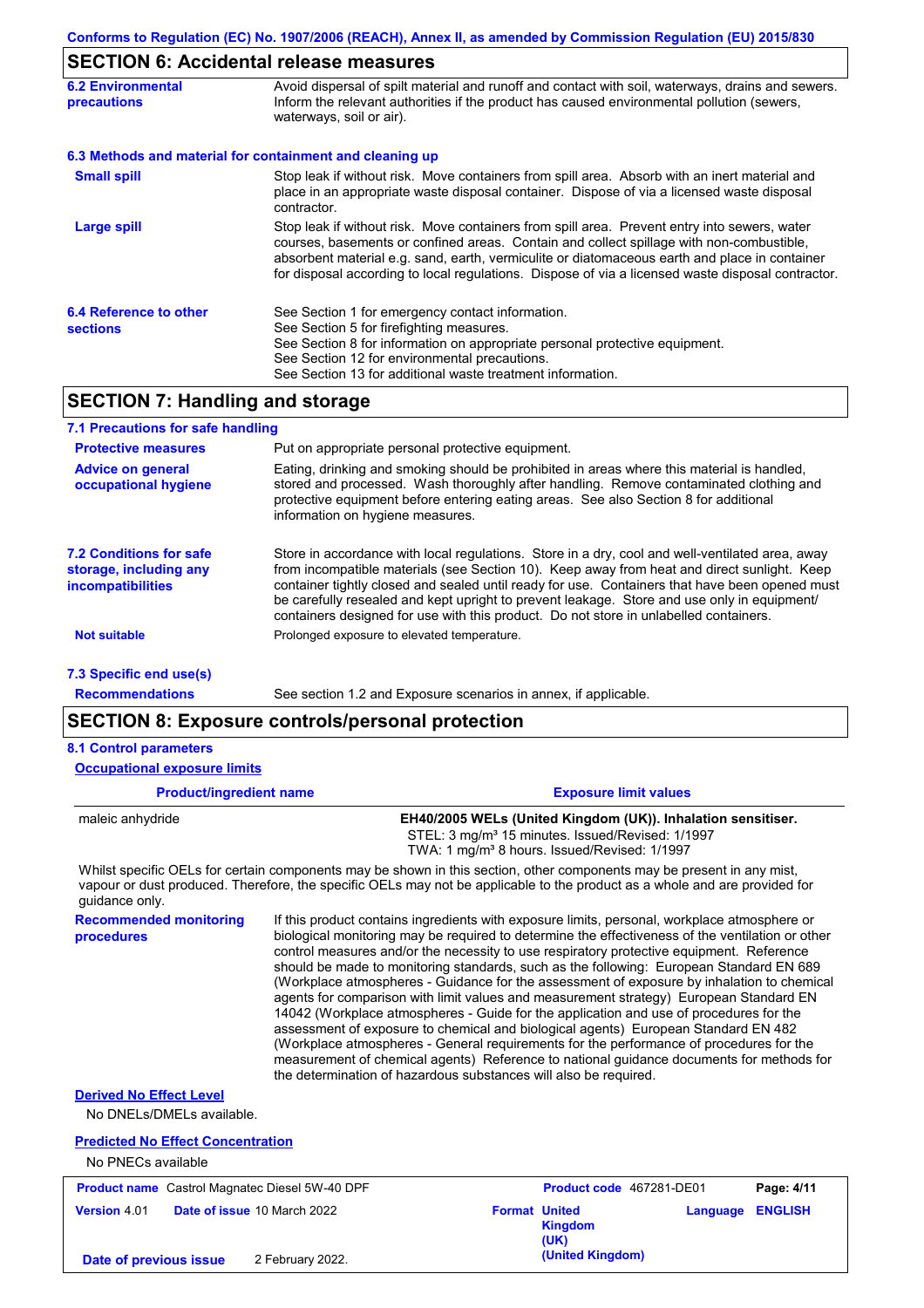# **SECTION 8: Exposure controls/personal protection**

**Date of previous issue** 2 February 2022.

| <b>8.2 Exposure controls</b>                          |                                                                                                                                                                                                                                                                                                                                                                                                                                                                                                                                                                                                                                                                                                                                                                                                                                                                                                                                                                                                         |                      |                          |          |                |  |
|-------------------------------------------------------|---------------------------------------------------------------------------------------------------------------------------------------------------------------------------------------------------------------------------------------------------------------------------------------------------------------------------------------------------------------------------------------------------------------------------------------------------------------------------------------------------------------------------------------------------------------------------------------------------------------------------------------------------------------------------------------------------------------------------------------------------------------------------------------------------------------------------------------------------------------------------------------------------------------------------------------------------------------------------------------------------------|----------------------|--------------------------|----------|----------------|--|
| <b>Appropriate engineering</b><br>controls            | Provide exhaust ventilation or other engineering controls to keep the relevant airborne<br>concentrations below their respective occupational exposure limits.<br>All activities involving chemicals should be assessed for their risks to health, to ensure<br>exposures are adequately controlled. Personal protective equipment should only be considered<br>after other forms of control measures (e.g. engineering controls) have been suitably evaluated.<br>Personal protective equipment should conform to appropriate standards, be suitable for use, be<br>kept in good condition and properly maintained.<br>Your supplier of personal protective equipment should be consulted for advice on selection and<br>appropriate standards. For further information contact your national organisation for standards.<br>The final choice of protective equipment will depend upon a risk assessment. It is important to<br>ensure that all items of personal protective equipment are compatible. |                      |                          |          |                |  |
| <b>Individual protection measures</b>                 |                                                                                                                                                                                                                                                                                                                                                                                                                                                                                                                                                                                                                                                                                                                                                                                                                                                                                                                                                                                                         |                      |                          |          |                |  |
| <b>Hygiene measures</b>                               | Wash hands, forearms and face thoroughly after handling chemical products, before eating,<br>smoking and using the lavatory and at the end of the working period. Ensure that eyewash<br>stations and safety showers are close to the workstation location.                                                                                                                                                                                                                                                                                                                                                                                                                                                                                                                                                                                                                                                                                                                                             |                      |                          |          |                |  |
| <b>Respiratory protection</b>                         | In case of insufficient ventilation, wear suitable respiratory equipment.<br>The correct choice of respiratory protection depends upon the chemicals being handled, the<br>conditions of work and use, and the condition of the respiratory equipment. Safety procedures<br>should be developed for each intended application. Respiratory protection equipment should<br>therefore be chosen in consultation with the supplier/manufacturer and with a full assessment<br>of the working conditions.                                                                                                                                                                                                                                                                                                                                                                                                                                                                                                   |                      |                          |          |                |  |
| <b>Eye/face protection</b>                            | Safety glasses with side shields.                                                                                                                                                                                                                                                                                                                                                                                                                                                                                                                                                                                                                                                                                                                                                                                                                                                                                                                                                                       |                      |                          |          |                |  |
| <b>Skin protection</b>                                |                                                                                                                                                                                                                                                                                                                                                                                                                                                                                                                                                                                                                                                                                                                                                                                                                                                                                                                                                                                                         |                      |                          |          |                |  |
| <b>Hand protection</b>                                | <b>General Information:</b>                                                                                                                                                                                                                                                                                                                                                                                                                                                                                                                                                                                                                                                                                                                                                                                                                                                                                                                                                                             |                      |                          |          |                |  |
|                                                       | Because specific work environments and material handling practices vary, safety procedures<br>should be developed for each intended application. The correct choice of protective gloves<br>depends upon the chemicals being handled, and the conditions of work and use. Most gloves<br>provide protection for only a limited time before they must be discarded and replaced (even the<br>best chemically resistant gloves will break down after repeated chemical exposures).                                                                                                                                                                                                                                                                                                                                                                                                                                                                                                                        |                      |                          |          |                |  |
|                                                       | Gloves should be chosen in consultation with the supplier / manufacturer and taking account of<br>a full assessment of the working conditions.                                                                                                                                                                                                                                                                                                                                                                                                                                                                                                                                                                                                                                                                                                                                                                                                                                                          |                      |                          |          |                |  |
|                                                       | Recommended: Nitrile gloves.<br><b>Breakthrough time:</b>                                                                                                                                                                                                                                                                                                                                                                                                                                                                                                                                                                                                                                                                                                                                                                                                                                                                                                                                               |                      |                          |          |                |  |
|                                                       | Breakthrough time data are generated by glove manufacturers under laboratory test conditions<br>and represent how long a glove can be expected to provide effective permeation resistance. It<br>is important when following breakthrough time recommendations that actual workplace<br>conditions are taken into account. Always consult with your glove supplier for up-to-date<br>technical information on breakthrough times for the recommended glove type.<br>Our recommendations on the selection of gloves are as follows:                                                                                                                                                                                                                                                                                                                                                                                                                                                                      |                      |                          |          |                |  |
|                                                       | Continuous contact:                                                                                                                                                                                                                                                                                                                                                                                                                                                                                                                                                                                                                                                                                                                                                                                                                                                                                                                                                                                     |                      |                          |          |                |  |
|                                                       | Gloves with a minimum breakthrough time of 240 minutes, or >480 minutes if suitable gloves<br>can be obtained.<br>If suitable gloves are not available to offer that level of protection, gloves with shorter<br>breakthrough times may be acceptable as long as appropriate glove maintenance and<br>replacement regimes are determined and adhered to.                                                                                                                                                                                                                                                                                                                                                                                                                                                                                                                                                                                                                                                |                      |                          |          |                |  |
|                                                       | Short-term / splash protection:                                                                                                                                                                                                                                                                                                                                                                                                                                                                                                                                                                                                                                                                                                                                                                                                                                                                                                                                                                         |                      |                          |          |                |  |
|                                                       | Recommended breakthrough times as above.<br>It is recognised that for short-term, transient exposures, gloves with shorter breakthrough times<br>may commonly be used. Therefore, appropriate maintenance and replacement regimes must<br>be determined and rigorously followed.                                                                                                                                                                                                                                                                                                                                                                                                                                                                                                                                                                                                                                                                                                                        |                      |                          |          |                |  |
|                                                       | <b>Glove Thickness:</b>                                                                                                                                                                                                                                                                                                                                                                                                                                                                                                                                                                                                                                                                                                                                                                                                                                                                                                                                                                                 |                      |                          |          |                |  |
|                                                       | For general applications, we recommend gloves with a thickness typically greater than 0.35 mm.                                                                                                                                                                                                                                                                                                                                                                                                                                                                                                                                                                                                                                                                                                                                                                                                                                                                                                          |                      |                          |          |                |  |
|                                                       | It should be emphasised that glove thickness is not necessarily a good predictor of glove<br>resistance to a specific chemical, as the permeation efficiency of the glove will be dependent<br>on the exact composition of the glove material. Therefore, glove selection should also be based                                                                                                                                                                                                                                                                                                                                                                                                                                                                                                                                                                                                                                                                                                          |                      |                          |          |                |  |
| <b>Product name</b> Castrol Magnatec Diesel 5W-40 DPF |                                                                                                                                                                                                                                                                                                                                                                                                                                                                                                                                                                                                                                                                                                                                                                                                                                                                                                                                                                                                         |                      | Product code 467281-DE01 |          | Page: 5/11     |  |
| <b>Version 4.01</b><br>Date of issue 10 March 2022    |                                                                                                                                                                                                                                                                                                                                                                                                                                                                                                                                                                                                                                                                                                                                                                                                                                                                                                                                                                                                         | <b>Format United</b> | <b>Kingdom</b><br>(UK)   | Language | <b>ENGLISH</b> |  |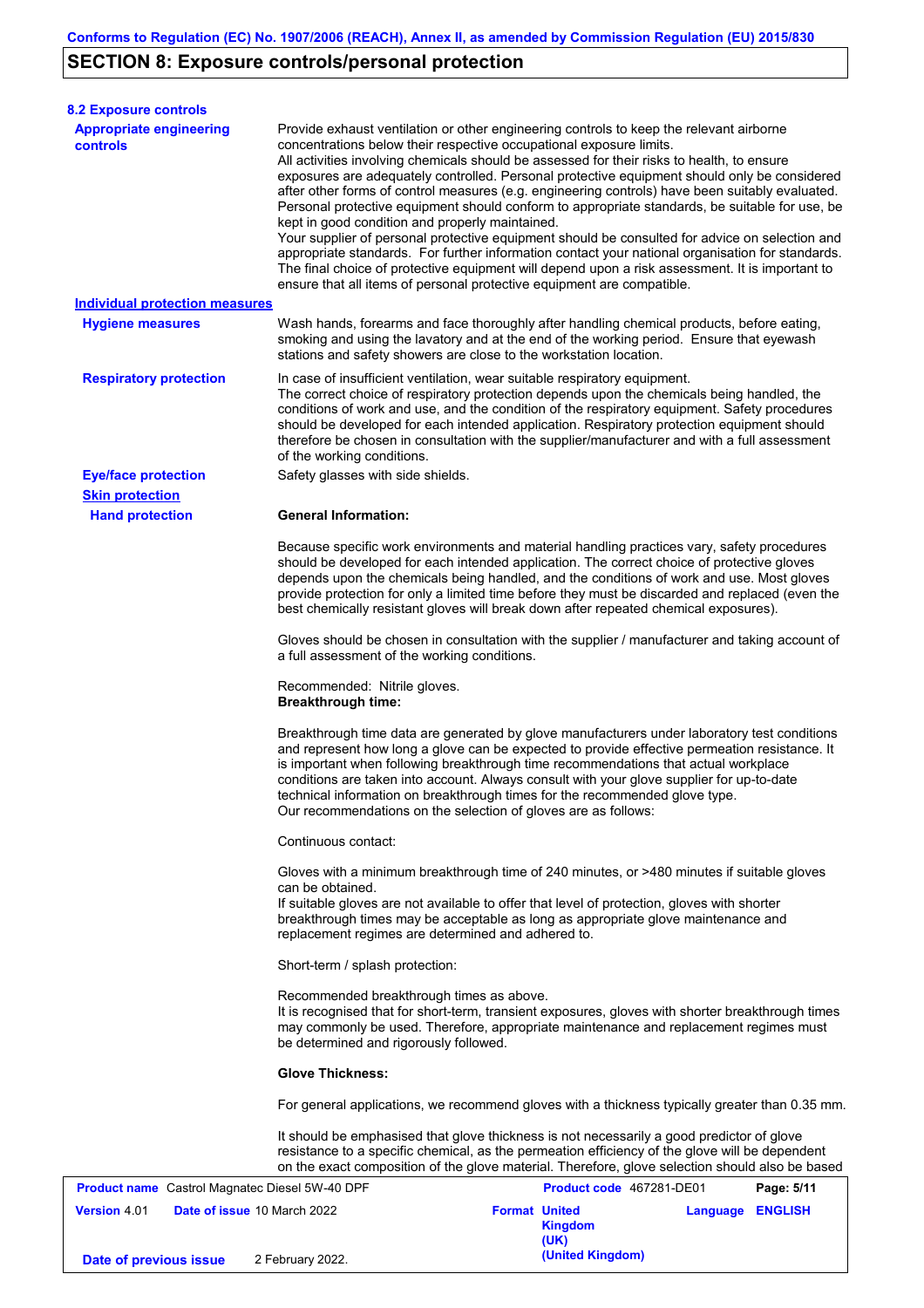# **SECTION 8: Exposure controls/personal protection**

|                                           | on consideration of the task requirements and knowledge of breakthrough times.<br>Glove thickness may also vary depending on the glove manufacturer, the glove type and the<br>glove model. Therefore, the manufacturers' technical data should always be taken into account<br>to ensure selection of the most appropriate glove for the task.                                                                                                                                                                                                                                                                                                                                       |
|-------------------------------------------|---------------------------------------------------------------------------------------------------------------------------------------------------------------------------------------------------------------------------------------------------------------------------------------------------------------------------------------------------------------------------------------------------------------------------------------------------------------------------------------------------------------------------------------------------------------------------------------------------------------------------------------------------------------------------------------|
|                                           | Note: Depending on the activity being conducted, gloves of varying thickness may be required<br>for specific tasks. For example:                                                                                                                                                                                                                                                                                                                                                                                                                                                                                                                                                      |
|                                           | • Thinner gloves (down to 0.1 mm or less) may be required where a high degree of manual<br>dexterity is needed. However, these gloves are only likely to give short duration protection and<br>would normally be just for single use applications, then disposed of.                                                                                                                                                                                                                                                                                                                                                                                                                  |
|                                           | • Thicker gloves (up to 3 mm or more) may be required where there is a mechanical (as well<br>as a chemical) risk i.e. where there is abrasion or puncture potential.                                                                                                                                                                                                                                                                                                                                                                                                                                                                                                                 |
| <b>Skin and body</b>                      | Use of protective clothing is good industrial practice.<br>Personal protective equipment for the body should be selected based on the task being<br>performed and the risks involved and should be approved by a specialist before handling this<br>product.<br>Cotton or polyester/cotton overalls will only provide protection against light superficial<br>contamination that will not soak through to the skin. Overalls should be laundered on a regular<br>basis. When the risk of skin exposure is high (e.g. when cleaning up spillages or if there is a<br>risk of splashing) then chemical resistant aprons and/or impervious chemical suits and boots<br>will be required. |
| <b>Refer to standards:</b>                | Respiratory protection: EN 529<br>Gloves: EN 420, EN 374<br>Eye protection: EN 166<br>Filtering half-mask: EN 149<br>Filtering half-mask with valve: EN 405<br>Half-mask: EN 140 plus filter<br>Full-face mask: EN 136 plus filter<br>Particulate filters: EN 143<br>Gas/combined filters: EN 14387                                                                                                                                                                                                                                                                                                                                                                                   |
| <b>Environmental exposure</b><br>controls | Emissions from ventilation or work process equipment should be checked to ensure they<br>comply with the requirements of environmental protection legislation. In some cases, fume<br>scrubbers, filters or engineering modifications to the process equipment will be necessary to<br>reduce emissions to acceptable levels.                                                                                                                                                                                                                                                                                                                                                         |

## **SECTION 9: Physical and chemical properties**

The conditions of measurement of all properties are at standard temperature and pressure unless otherwise indicated.

### **9.1 Information on basic physical and chemical properties**

| <b>Appearance</b>                                      |                                              |
|--------------------------------------------------------|----------------------------------------------|
| <b>Physical state</b>                                  | Liguid.                                      |
| <b>Colour</b>                                          | Amber.                                       |
| <b>Odour</b>                                           | Not available.                               |
| <b>Odour threshold</b>                                 | Not available.                               |
| рH                                                     | Not applicable.                              |
| <b>Melting point/freezing point</b>                    | Not available.                               |
| Initial boiling point and boiling<br>range             | Not available.                               |
| <b>Pour point</b>                                      | -42 °C                                       |
| <b>Flash point</b>                                     | Closed cup: 203°C (397.4°F) [Pensky-Martens] |
| <b>Evaporation rate</b>                                | Not available.                               |
| Flammability (solid, gas)                              | Not available.                               |
| <b>Upper/lower flammability or</b><br>explosive limits | Not available.                               |
| Vapour pressure                                        | Not available.                               |

| <b>Product name</b> Castrol Magnatec Diesel 5W-40 DPF |                                    | Product code 467281-DE01 |                                         | Page: 6/11              |  |
|-------------------------------------------------------|------------------------------------|--------------------------|-----------------------------------------|-------------------------|--|
| <b>Version 4.01</b>                                   | <b>Date of issue 10 March 2022</b> |                          | <b>Format United</b><br>Kingdom<br>(UK) | <b>Language ENGLISH</b> |  |
| Date of previous issue                                | 2 February 2022.                   |                          | (United Kingdom)                        |                         |  |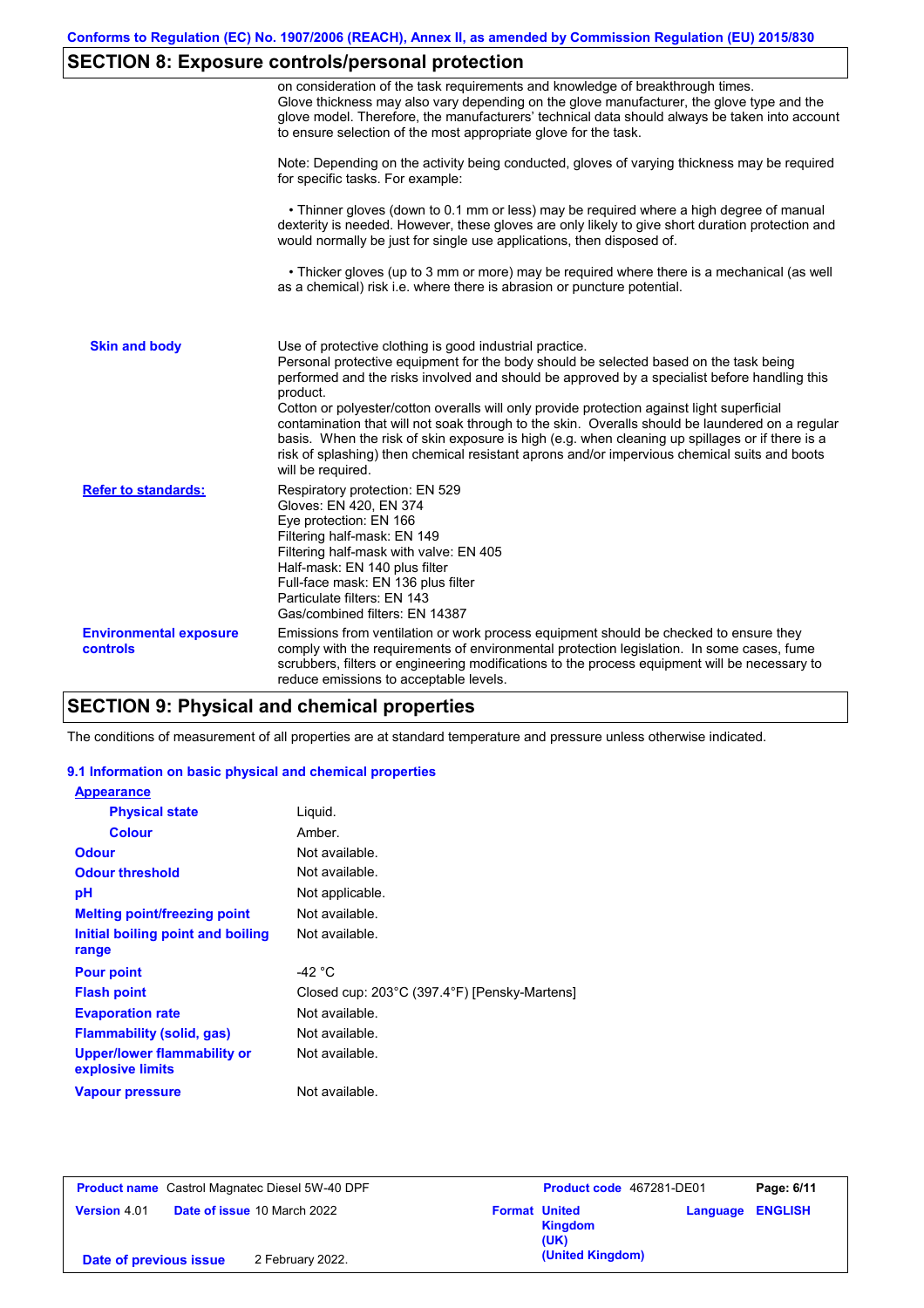# **SECTION 9: Physical and chemical properties**

|                                                   |                                                                                                                                                   |        |         | Vapour Pressure at 20°C |                     |     | Vapour pressure at 50°C |
|---------------------------------------------------|---------------------------------------------------------------------------------------------------------------------------------------------------|--------|---------|-------------------------|---------------------|-----|-------------------------|
|                                                   | Ingredient name mm Hg kPa                                                                                                                         |        |         | <b>Method</b>           | <sub>mm</sub><br>Hg | kPa | <b>Method</b>           |
|                                                   | Distillates (petroleum),<br>hydrotreated heavy<br>paraffinic                                                                                      | < 0.08 | < 0.011 | <b>ASTM D 5191</b>      |                     |     |                         |
|                                                   | Distillates (petroleum),<br>hydrotreated heavy<br>paraffinic                                                                                      | < 0.08 | < 0.011 | <b>ASTM D 5191</b>      |                     |     |                         |
| <b>Vapour density</b>                             | Not available.                                                                                                                                    |        |         |                         |                     |     |                         |
| <b>Relative density</b>                           | Not available.                                                                                                                                    |        |         |                         |                     |     |                         |
| <b>Density</b>                                    | <1000 kg/m <sup>3</sup> (<1 g/cm <sup>3</sup> ) at 15°C                                                                                           |        |         |                         |                     |     |                         |
| <b>Solubility(ies)</b>                            | insoluble in water.                                                                                                                               |        |         |                         |                     |     |                         |
| <b>Partition coefficient: n-octanol/</b><br>water | Not applicable.                                                                                                                                   |        |         |                         |                     |     |                         |
| <b>Auto-ignition temperature</b>                  | Not available.                                                                                                                                    |        |         |                         |                     |     |                         |
| <b>Decomposition temperature</b>                  | Not available.                                                                                                                                    |        |         |                         |                     |     |                         |
| <b>Viscosity</b>                                  | Kinematic: 75.5 mm <sup>2</sup> /s (75.5 cSt) at 40 $^{\circ}$ C<br>Kinematic: 12.8 to 16 mm <sup>2</sup> /s (12.8 to 16 cSt) at 100 $^{\circ}$ C |        |         |                         |                     |     |                         |
| <b>Explosive properties</b>                       | Not available.                                                                                                                                    |        |         |                         |                     |     |                         |
| <b>Oxidising properties</b>                       | Not available.                                                                                                                                    |        |         |                         |                     |     |                         |
| <b>Particle characteristics</b>                   |                                                                                                                                                   |        |         |                         |                     |     |                         |
| <b>Median particle size</b>                       | Not applicable.                                                                                                                                   |        |         |                         |                     |     |                         |
| 9.2 Other information                             |                                                                                                                                                   |        |         |                         |                     |     |                         |
| No additional information.                        |                                                                                                                                                   |        |         |                         |                     |     |                         |

# **SECTION 10: Stability and reactivity**

| <b>10.1 Reactivity</b>                            | No specific test data available for this product. Refer to Conditions to avoid and Incompatible<br>materials for additional information.                                |  |  |  |
|---------------------------------------------------|-------------------------------------------------------------------------------------------------------------------------------------------------------------------------|--|--|--|
| <b>10.2 Chemical stability</b>                    | The product is stable.                                                                                                                                                  |  |  |  |
| <b>10.3 Possibility of</b><br>hazardous reactions | Under normal conditions of storage and use, hazardous reactions will not occur.<br>Under normal conditions of storage and use, hazardous polymerisation will not occur. |  |  |  |
| <b>10.4 Conditions to avoid</b>                   | Avoid all possible sources of ignition (spark or flame).                                                                                                                |  |  |  |
| 10.5 Incompatible materials                       | Reactive or incompatible with the following materials: oxidising materials.                                                                                             |  |  |  |
| <b>10.6 Hazardous</b><br>decomposition products   | Under normal conditions of storage and use, hazardous decomposition products should not be<br>produced.                                                                 |  |  |  |

# **SECTION 11: Toxicological information**

## **11.1 Information on toxicological effects**

| <b>Product/ingredient name</b>                                                                 |                                                                                                                     | Oral (mg/<br>kg) |                      | <b>Inhalation</b><br>(gases)<br>(ppm) | <b>Inhalation</b><br>(vapours)<br>(mg/l) | <b>Inhalation</b><br>(dusts)<br>and mists)<br>(mg/l) |                |
|------------------------------------------------------------------------------------------------|---------------------------------------------------------------------------------------------------------------------|------------------|----------------------|---------------------------------------|------------------------------------------|------------------------------------------------------|----------------|
| maleic anhydride                                                                               |                                                                                                                     | 500              | N/A                  | N/A                                   | N/A                                      | N/A                                                  |                |
| <b>Information on likely</b><br>routes of exposure                                             | Routes of entry anticipated: Dermal, Inhalation.                                                                    |                  |                      |                                       |                                          |                                                      |                |
|                                                                                                |                                                                                                                     |                  |                      |                                       |                                          |                                                      |                |
|                                                                                                |                                                                                                                     |                  |                      |                                       |                                          |                                                      |                |
| <b>Inhalation</b>                                                                              | Exposure to decomposition products may cause a health hazard. Serious effects may be<br>delayed following exposure. |                  |                      |                                       |                                          |                                                      |                |
| <b>Ingestion</b>                                                                               | No known significant effects or critical hazards.                                                                   |                  |                      |                                       |                                          |                                                      |                |
| <b>Potential acute health effects</b><br><b>Product name</b> Castrol Magnatec Diesel 5W-40 DPF |                                                                                                                     |                  |                      | Product code 467281-DE01              |                                          |                                                      | Page: 7/11     |
| <b>Version 4.01</b>                                                                            | Date of issue 10 March 2022                                                                                         |                  | <b>Format United</b> | <b>Kingdom</b><br>(UK)                |                                          | Language                                             | <b>ENGLISH</b> |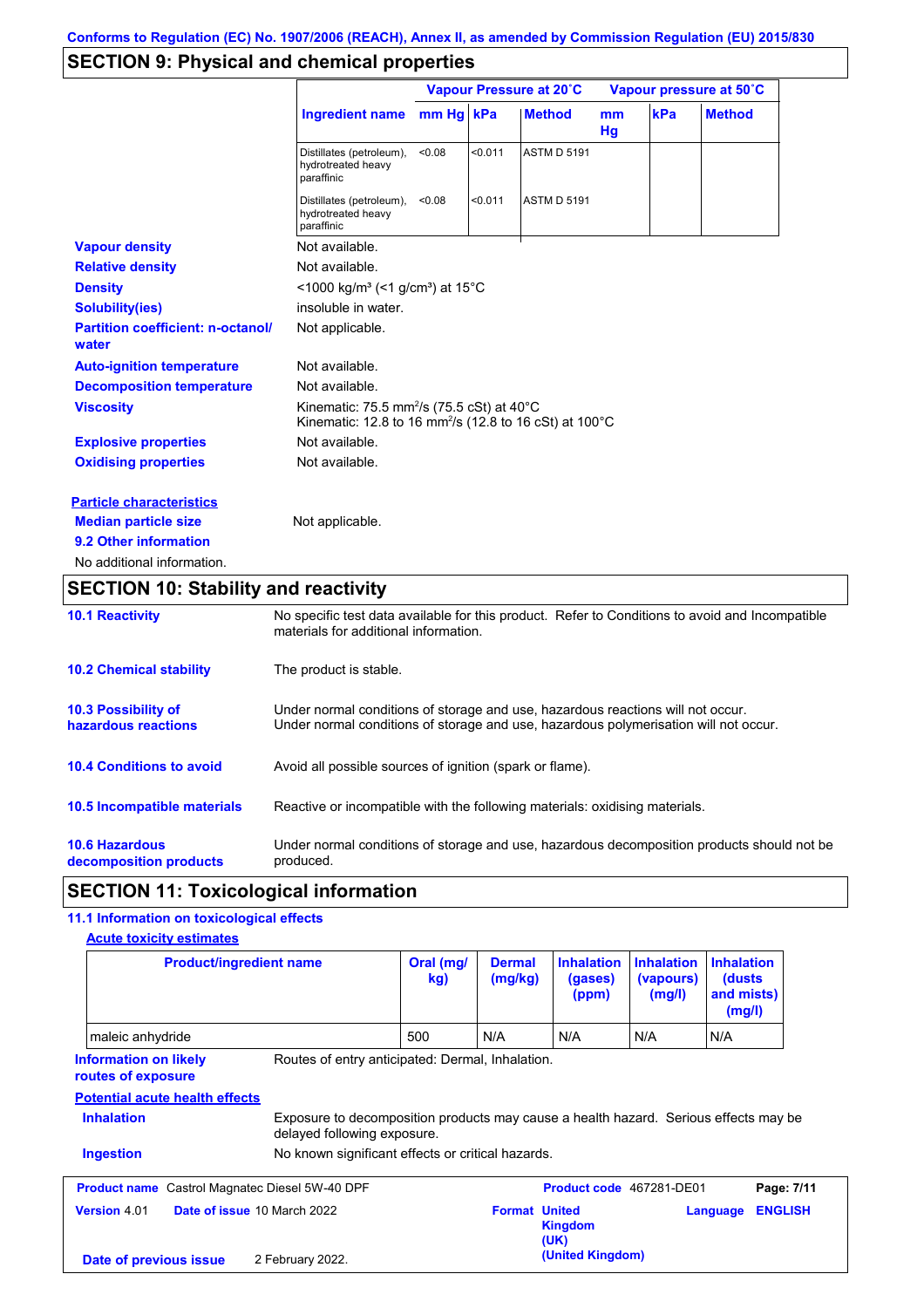# **SECTION 11: Toxicological information**

| <b>Skin contact</b>                     | Defatting to the skin. May cause skin dryness and irritation.                                                                                                                                                                                                                                                                                                                                                   |
|-----------------------------------------|-----------------------------------------------------------------------------------------------------------------------------------------------------------------------------------------------------------------------------------------------------------------------------------------------------------------------------------------------------------------------------------------------------------------|
| <b>Eye contact</b>                      | No known significant effects or critical hazards.                                                                                                                                                                                                                                                                                                                                                               |
|                                         | Symptoms related to the physical, chemical and toxicological characteristics                                                                                                                                                                                                                                                                                                                                    |
| <b>Inhalation</b>                       | No specific data.                                                                                                                                                                                                                                                                                                                                                                                               |
| <b>Ingestion</b>                        | No specific data.                                                                                                                                                                                                                                                                                                                                                                                               |
| <b>Skin contact</b>                     | Adverse symptoms may include the following:<br>irritation<br>dryness<br>cracking                                                                                                                                                                                                                                                                                                                                |
| Eye contact                             | No specific data.                                                                                                                                                                                                                                                                                                                                                                                               |
|                                         | Delayed and immediate effects as well as chronic effects from short and long-term exposure                                                                                                                                                                                                                                                                                                                      |
| <b>Inhalation</b>                       | Overexposure to the inhalation of airborne droplets or aerosols may cause irritation of the<br>respiratory tract.                                                                                                                                                                                                                                                                                               |
| <b>Ingestion</b>                        | Ingestion of large quantities may cause nausea and diarrhoea.                                                                                                                                                                                                                                                                                                                                                   |
| <b>Skin contact</b>                     | Prolonged or repeated contact can defat the skin and lead to irritation and/or dermatitis.                                                                                                                                                                                                                                                                                                                      |
| <b>Eye contact</b>                      | Potential risk of transient stinging or redness if accidental eye contact occurs.                                                                                                                                                                                                                                                                                                                               |
| <b>Potential chronic health effects</b> |                                                                                                                                                                                                                                                                                                                                                                                                                 |
| General                                 | <b>USED ENGINE OILS</b><br>Combustion products resulting from the operation of internal combustion engines contaminate<br>engine oils during use. Used engine oil may contain hazardous components which have the<br>potential to cause skin cancer. Frequent or prolonged contact with all types and makes of used<br>engine oil must therefore be avoided and a high standard of personal hygiene maintained. |
| <b>Carcinogenicity</b>                  | No known significant effects or critical hazards.                                                                                                                                                                                                                                                                                                                                                               |
| <b>Mutagenicity</b>                     | No known significant effects or critical hazards.                                                                                                                                                                                                                                                                                                                                                               |
| <b>Developmental effects</b>            | No known significant effects or critical hazards.                                                                                                                                                                                                                                                                                                                                                               |
| <b>Fertility effects</b>                | No known significant effects or critical hazards.                                                                                                                                                                                                                                                                                                                                                               |

# **SECTION 12: Ecological information**

```
12.1 Toxicity
```
**Environmental hazards** Not classified as dangerous

### **12.2 Persistence and degradability**

Expected to be biodegradable.

### **12.3 Bioaccumulative potential**

This product is not expected to bioaccumulate through food chains in the environment.

| <b>12.4 Mobility in soil</b>                            |                                                                      |
|---------------------------------------------------------|----------------------------------------------------------------------|
| <b>Soil/water partition</b><br><b>coefficient (Koc)</b> | Not available.                                                       |
| <b>Mobility</b>                                         | Spillages may penetrate the soil causing ground water contamination. |

#### **12.5 Results of PBT and vPvB assessment**

Product does not meet the criteria for PBT or vPvB according to Regulation (EC) No. 1907/2006, Annex XIII.

### **12.6 Other adverse effects**

Spills may form a film on water surfaces causing physical damage to organisms. Oxygen transfer could also be impaired. **Other ecological information**

## **SECTION 13: Disposal considerations**

| <b>Methods of disposal</b> | Where possible, arrange for product to be recycled. Dispose of via an authorised person/<br>licensed waste disposal contractor in accordance with local regulations. |
|----------------------------|----------------------------------------------------------------------------------------------------------------------------------------------------------------------|
| <b>Hazardous waste</b>     | Yes.                                                                                                                                                                 |

| <b>Product name</b> Castrol Magnatec Diesel 5W-40 DPF |                                    |                      | Product code 467281-DE01 |                         | Page: 8/11 |
|-------------------------------------------------------|------------------------------------|----------------------|--------------------------|-------------------------|------------|
| <b>Version 4.01</b>                                   | <b>Date of issue 10 March 2022</b> | <b>Format United</b> | Kingdom<br>(UK)          | <b>Language ENGLISH</b> |            |
| Date of previous issue                                | 2 February 2022.                   |                      | (United Kingdom)         |                         |            |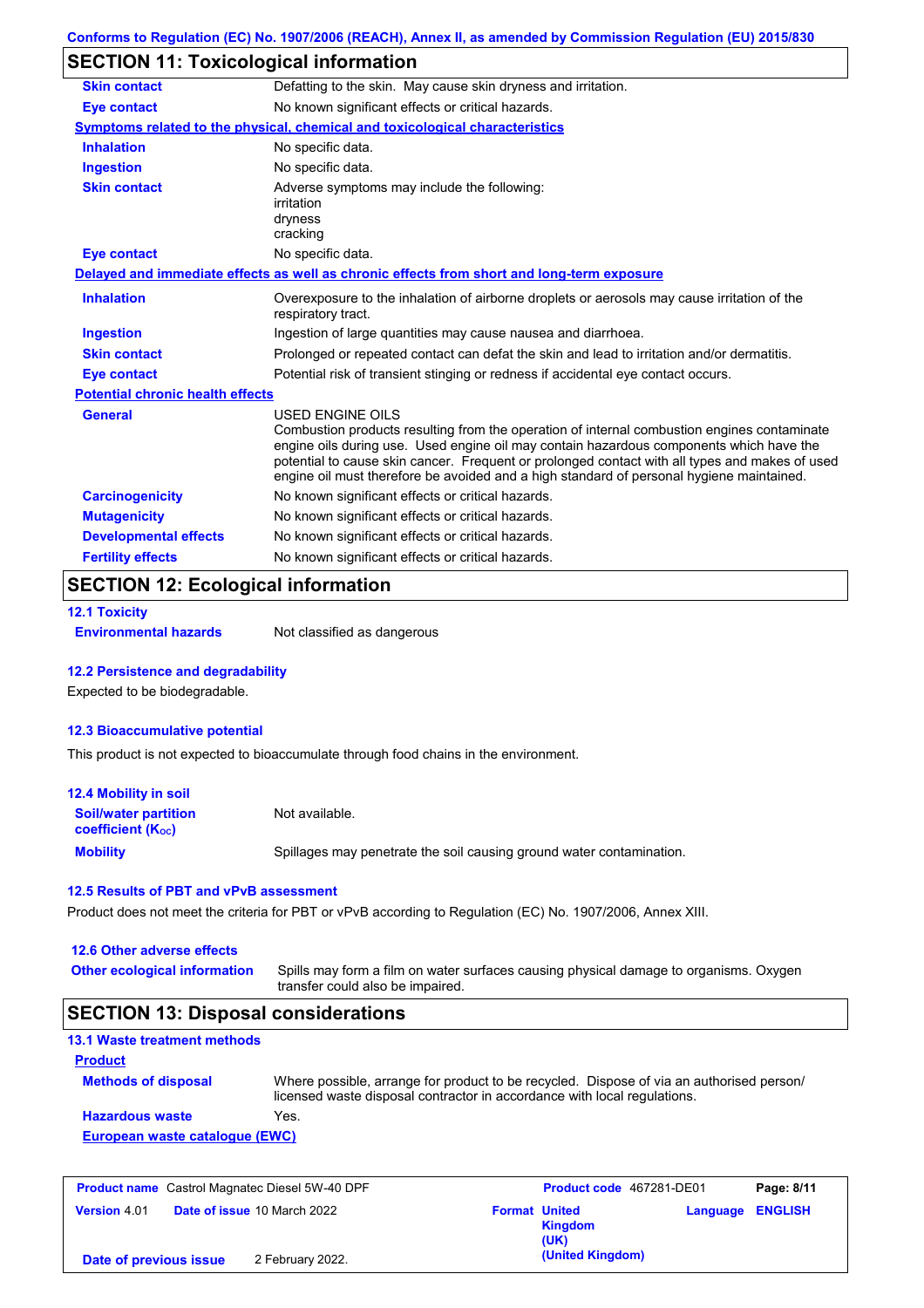## **SECTION 13: Disposal considerations**

| <b>Waste code</b>                             | <b>Waste designation</b>                                                                                                                                                                                                                |  |  |  |  |  |
|-----------------------------------------------|-----------------------------------------------------------------------------------------------------------------------------------------------------------------------------------------------------------------------------------------|--|--|--|--|--|
| 13 02 05*                                     | mineral-based non-chlorinated engine, gear and lubricating oils                                                                                                                                                                         |  |  |  |  |  |
| disposal code to be assigned by the end user. | However, deviation from the intended use and/or the presence of any potential contaminants may require an alternative waste                                                                                                             |  |  |  |  |  |
| <b>Packaging</b>                              |                                                                                                                                                                                                                                         |  |  |  |  |  |
| <b>Methods of disposal</b>                    | Where possible, arrange for product to be recycled. Dispose of via an authorised person/<br>licensed waste disposal contractor in accordance with local regulations.                                                                    |  |  |  |  |  |
| <b>Special precautions</b>                    | This material and its container must be disposed of in a safe way. Empty containers or liners<br>may retain some product residues. Avoid dispersal of spilt material and runoff and contact with<br>soil, waterways, drains and sewers. |  |  |  |  |  |
| <b>References</b>                             | Commission 2014/955/EU                                                                                                                                                                                                                  |  |  |  |  |  |

## **SECTION 14: Transport information**

Directive 2008/98/EC

|                                           | <b>ADR/RID</b> | <b>ADN</b>     | <b>IMDG</b>    | <b>IATA</b>    |  |  |  |
|-------------------------------------------|----------------|----------------|----------------|----------------|--|--|--|
| 14.1 UN number                            | Not regulated. | Not regulated. | Not regulated. | Not regulated. |  |  |  |
| 14.2 UN proper<br>shipping name           |                |                | -              |                |  |  |  |
| <b>14.3 Transport</b><br>hazard class(es) |                |                | -              |                |  |  |  |
| 14.4 Packing<br>group                     |                |                |                |                |  |  |  |
| 14.5<br><b>Environmental</b><br>hazards   | No.            | No.            | No.            | No.            |  |  |  |
| <b>Additional</b><br><b>information</b>   |                |                |                |                |  |  |  |

**14.6 Special precautions for user** Not available.

**14.7 Transport in bulk according to IMO instruments** Not available.

### **SECTION 15: Regulatory information**

**15.1 Safety, health and environmental regulations/legislation specific for the substance or mixture EU Regulation (EC) No. 1907/2006 (REACH)**

**Annex XIV - List of substances subject to authorisation**

#### **Annex XIV**

None of the components are listed.

**Substances of very high concern**

None of the components are listed.

**EU Regulation (EC) No. 1907/2006 (REACH)**

**Annex XVII - Restrictions on the manufacture, placing on the market and use of certain dangerous substances, mixtures and articles** Not applicable.

#### **Other regulations**

**REACH Status** The company, as identified in Section 1, sells this product in the EU in compliance with the current requirements of REACH.

| <b>Product name</b> Castrol Magnatec Diesel 5W-40 DPF |                                    |                      | Product code 467281-DE01 |                         | Page: 9/11 |
|-------------------------------------------------------|------------------------------------|----------------------|--------------------------|-------------------------|------------|
| <b>Version 4.01</b>                                   | <b>Date of issue 10 March 2022</b> | <b>Format United</b> | <b>Kingdom</b><br>(UK)   | <b>Language ENGLISH</b> |            |
| Date of previous issue                                | 2 February 2022.                   |                      | (United Kingdom)         |                         |            |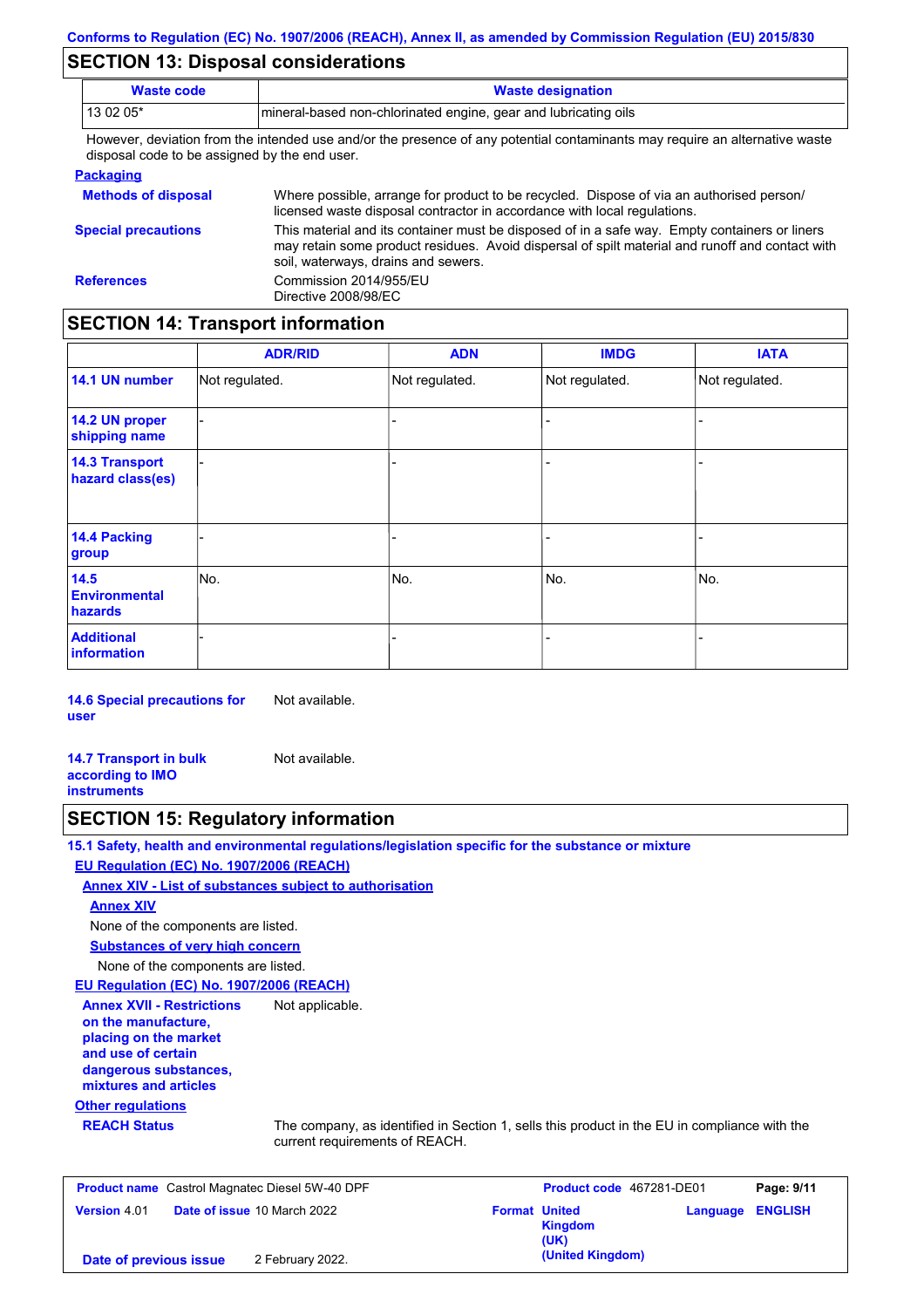# **SECTION 15: Regulatory information**

| <b>United States inventory</b><br>(TSCA 8b)                     | All components are active or exempted. |
|-----------------------------------------------------------------|----------------------------------------|
| <b>Australia inventory (AIIC)</b>                               | All components are listed or exempted. |
| <b>Canada inventory</b>                                         | All components are listed or exempted. |
| <b>China inventory (IECSC)</b>                                  | At least one component is not listed.  |
| <b>Japan inventory (CSCL)</b>                                   | All components are listed or exempted. |
| Korea inventory (KECI)                                          | All components are listed or exempted. |
| <b>Philippines inventory</b><br>(PICCS)                         | At least one component is not listed.  |
| <b>Taiwan Chemical</b><br><b>Substances Inventory</b><br>(TCSI) | All components are listed or exempted. |
| Ozone depleting substances (1005/2009/EU)                       |                                        |
| Not listed.                                                     |                                        |
| Prior Informed Consent (PIC) (649/2012/EU)<br>Not listed.       |                                        |
| <b>Persistent Organic Pollutants</b><br>Not listed.             |                                        |

### **EU - Water framework directive - Priority substances**

None of the components are listed.

### **Seveso Directive**

This product is not controlled under the Seveso Directive.

| <b>15.2 Chemical safety</b> | A Chemical Safety Assessment has been carried out for one or more of the substances within  |
|-----------------------------|---------------------------------------------------------------------------------------------|
| assessment                  | this mixture. A Chemical Safety Assessment has not been carried out for the mixture itself. |

# **SECTION 16: Other information**

| <b>Abbreviations and acronyms</b>                     | ADN = European Provisions concerning the International Carriage of Dangerous Goods by<br>Inland Waterway                                                                                                                                                                                                                                                                                                                                                  |                                                |                  |             |  |  |  |  |
|-------------------------------------------------------|-----------------------------------------------------------------------------------------------------------------------------------------------------------------------------------------------------------------------------------------------------------------------------------------------------------------------------------------------------------------------------------------------------------------------------------------------------------|------------------------------------------------|------------------|-------------|--|--|--|--|
|                                                       | ADR = The European Agreement concerning the International Carriage of Dangerous Goods by<br>Road                                                                                                                                                                                                                                                                                                                                                          |                                                |                  |             |  |  |  |  |
|                                                       | ATE = Acute Toxicity Estimate                                                                                                                                                                                                                                                                                                                                                                                                                             |                                                |                  |             |  |  |  |  |
|                                                       | <b>BCF</b> = Bioconcentration Factor                                                                                                                                                                                                                                                                                                                                                                                                                      |                                                |                  |             |  |  |  |  |
|                                                       | CAS = Chemical Abstracts Service                                                                                                                                                                                                                                                                                                                                                                                                                          |                                                |                  |             |  |  |  |  |
|                                                       | CLP = Classification, Labelling and Packaging Regulation [Regulation (EC) No. 1272/2008]<br>CSA = Chemical Safety Assessment                                                                                                                                                                                                                                                                                                                              |                                                |                  |             |  |  |  |  |
|                                                       |                                                                                                                                                                                                                                                                                                                                                                                                                                                           |                                                |                  |             |  |  |  |  |
|                                                       | CSR = Chemical Safety Report                                                                                                                                                                                                                                                                                                                                                                                                                              |                                                |                  |             |  |  |  |  |
|                                                       | <b>DMEL = Derived Minimal Effect Level</b>                                                                                                                                                                                                                                                                                                                                                                                                                |                                                |                  |             |  |  |  |  |
|                                                       | DNEL = Derived No Effect Level                                                                                                                                                                                                                                                                                                                                                                                                                            |                                                |                  |             |  |  |  |  |
|                                                       | EINECS = European Inventory of Existing Commercial chemical Substances<br>ES = Exposure Scenario                                                                                                                                                                                                                                                                                                                                                          |                                                |                  |             |  |  |  |  |
|                                                       | EUH statement = CLP-specific Hazard statement                                                                                                                                                                                                                                                                                                                                                                                                             |                                                |                  |             |  |  |  |  |
|                                                       | EWC = European Waste Catalogue                                                                                                                                                                                                                                                                                                                                                                                                                            |                                                |                  |             |  |  |  |  |
|                                                       | GHS = Globally Harmonized System of Classification and Labelling of Chemicals<br>IATA = International Air Transport Association<br>IBC = Intermediate Bulk Container<br><b>IMDG</b> = International Maritime Dangerous Goods<br>LogPow = logarithm of the octanol/water partition coefficient<br>MARPOL = International Convention for the Prevention of Pollution From Ships, 1973 as<br>modified by the Protocol of 1978. ("Marpol" = marine pollution) |                                                |                  |             |  |  |  |  |
|                                                       |                                                                                                                                                                                                                                                                                                                                                                                                                                                           |                                                |                  |             |  |  |  |  |
|                                                       |                                                                                                                                                                                                                                                                                                                                                                                                                                                           |                                                |                  |             |  |  |  |  |
|                                                       |                                                                                                                                                                                                                                                                                                                                                                                                                                                           |                                                |                  |             |  |  |  |  |
|                                                       |                                                                                                                                                                                                                                                                                                                                                                                                                                                           |                                                |                  |             |  |  |  |  |
|                                                       |                                                                                                                                                                                                                                                                                                                                                                                                                                                           |                                                |                  |             |  |  |  |  |
|                                                       |                                                                                                                                                                                                                                                                                                                                                                                                                                                           |                                                |                  |             |  |  |  |  |
|                                                       | OECD = Organisation for Economic Co-operation and Development                                                                                                                                                                                                                                                                                                                                                                                             |                                                |                  |             |  |  |  |  |
|                                                       | PBT = Persistent, Bioaccumulative and Toxic<br><b>PNEC</b> = Predicted No Effect Concentration                                                                                                                                                                                                                                                                                                                                                            |                                                |                  |             |  |  |  |  |
|                                                       | REACH = Registration, Evaluation, Authorisation and Restriction of Chemicals Regulation                                                                                                                                                                                                                                                                                                                                                                   |                                                |                  |             |  |  |  |  |
|                                                       | [Regulation (EC) No. 1907/2006]                                                                                                                                                                                                                                                                                                                                                                                                                           |                                                |                  |             |  |  |  |  |
|                                                       | RID = The Regulations concerning the International Carriage of Dangerous Goods by Rail                                                                                                                                                                                                                                                                                                                                                                    |                                                |                  |             |  |  |  |  |
|                                                       | <b>RRN = REACH Registration Number</b>                                                                                                                                                                                                                                                                                                                                                                                                                    |                                                |                  |             |  |  |  |  |
|                                                       | SADT = Self-Accelerating Decomposition Temperature                                                                                                                                                                                                                                                                                                                                                                                                        |                                                |                  |             |  |  |  |  |
|                                                       | SVHC = Substances of Very High Concern                                                                                                                                                                                                                                                                                                                                                                                                                    |                                                |                  |             |  |  |  |  |
|                                                       | STOT-RE = Specific Target Organ Toxicity - Repeated Exposure                                                                                                                                                                                                                                                                                                                                                                                              |                                                |                  |             |  |  |  |  |
|                                                       | STOT-SE = Specific Target Organ Toxicity - Single Exposure                                                                                                                                                                                                                                                                                                                                                                                                |                                                |                  |             |  |  |  |  |
| <b>Product name</b> Castrol Magnatec Diesel 5W-40 DPF |                                                                                                                                                                                                                                                                                                                                                                                                                                                           | Product code 467281-DE01                       |                  | Page: 10/11 |  |  |  |  |
| <b>Version 4.01</b><br>Date of issue 10 March 2022    |                                                                                                                                                                                                                                                                                                                                                                                                                                                           | <b>Format United</b><br><b>Kingdom</b><br>(UK) | Language ENGLISH |             |  |  |  |  |
| Date of previous issue                                | 2 February 2022.                                                                                                                                                                                                                                                                                                                                                                                                                                          | (United Kingdom)                               |                  |             |  |  |  |  |